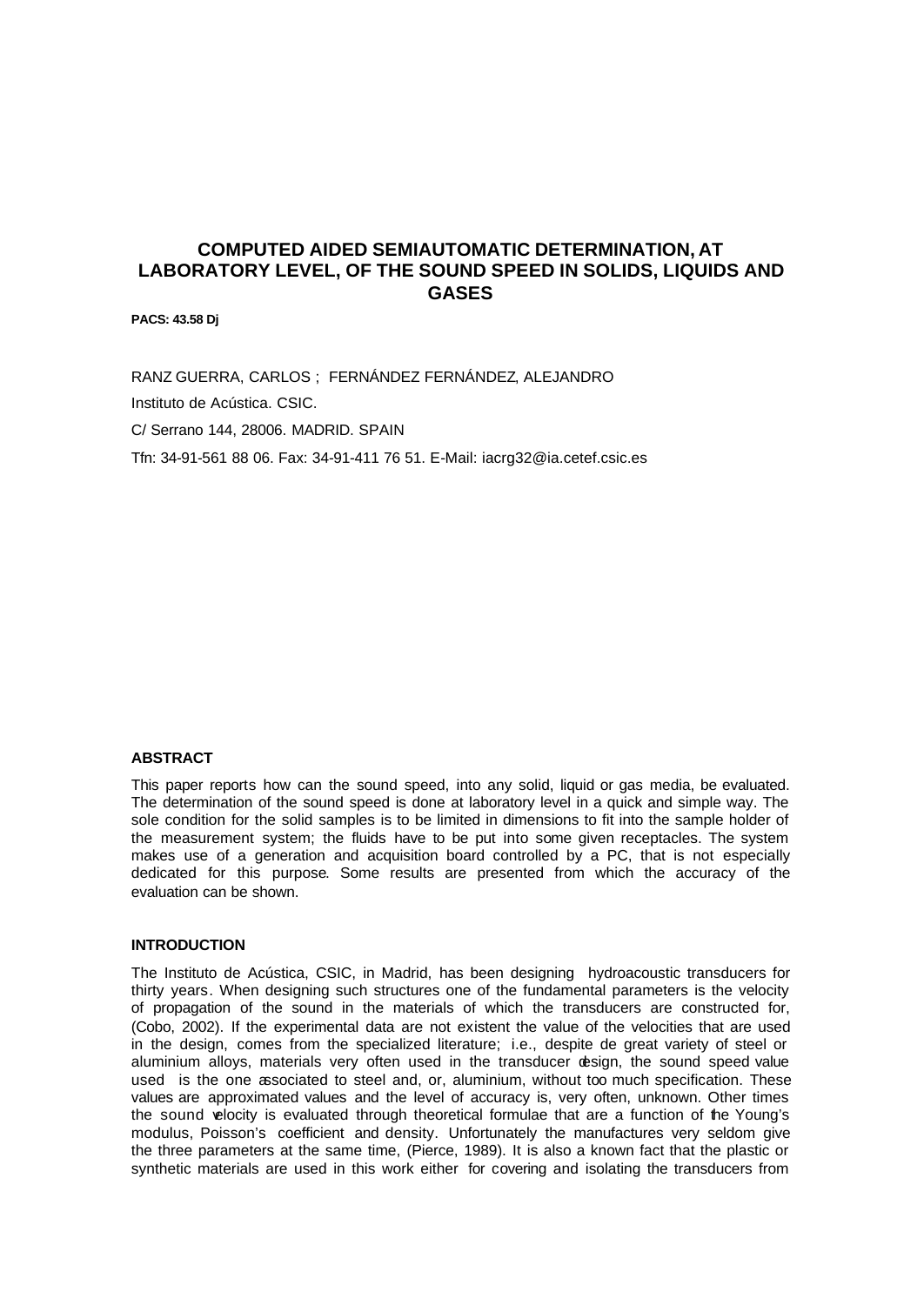water or making themselves part of the transducers. Once again is necessary to know the sound velocity in those materials, but not always the manufacturers include such a parameter or the data from where to derive the sound speed. It seems obvious that the need of having a system, or experimental device, that could help in measuring the sound velocity in a given material in a quick and easy way, would help and facilitate the transducer design procedure

The system to be described in this paper makes use of a data acquisition card connected to a computer (not necessarily dedicated to). The card generates a signal, that once is amplified, feeds a sound emitter that radiates the signal into the sample. At the other side of the sample another transducer picks up the signal. Specific software computes the sound speed, in the sample, by reading the time difference between the emitted and received signal. The system has been complemented by a support able to accommodate cylindrical samples of length between 170 and 570 mm, and 10 mm of radius. The support allows locating the signal transducers at the most adequate position in a quick, accurate and easy way. The use of the method to compute the sound velocity in fluids and gases implies to consider specific containers where to put the samples; the maximum dimensions of the containers coincide with those given above.The Sound Velocity Measurement System, works making evaluations of the sound velocity of propagation in samples with an accuracy limited by the card sampling time in terms of distance (500 kHz in the system described). The simplicity has always been a mark to look for in the whole design of the system, not only about how the samples could be manage but also with respect to the software that controls the data generation/acquisition and the sound velocity as well.

# **ADOPTED SOLUTION**

The adopted solution was made from the following parts: A base to hold the cylindrical samples and the transducers; the piezoelectric transducers; the signal acquisition and generation card, DAQ, PCI-MIO 16E4 from National Instruments; standard PC where to insert the DAQ card; signal generation and acquisition software, velocity evaluation software, cylindrical solid samples and containers for fluids and gases under study

|               |                          | <b>Backing materials</b> |               | Piezoelectric ceramics |      |                  | Radiating head materials |                     |       |                     |
|---------------|--------------------------|--------------------------|---------------|------------------------|------|------------------|--------------------------|---------------------|-------|---------------------|
| Para<br>meter | Unit                     | steel                    | Al/bro<br>nze | Navy<br><b>Brass</b>   |      | PXE4 PXE41 PXE42 |                          | Titanium  <br>allov | Dural | Magnesiu<br>m alloy |
| ñ             | $10^3$ Kg/m <sup>3</sup> | 7,85                     | 8.50          | 8.37                   | 7.50 | 7,90             | 7.80                     | 4.42                | 2.79  | 1.74                |
| $C_{1}$       | m/s                      | 5250                     | 4070          | 3320                   | 3220 | 2915             | 2850                     | 4900                | 5130  | 4800                |

*Table 1 Some physical properties of materials used in high intensity transduction*

# **Basic Holder.**

The simple and quick use of the measuring system is the main function of the base holder. This holder needs to allow samples of different dimensions (length and diameters) to be measured. The experimental process can be carried out at different frequency bands so the base also allows changing transducers, and then frequencies, in few seconds. The final dimensions of the base came out as a compromise between the largest expected speed to be measured, the sampling frequency of the card and the maximum dimensions of the samples (length between 170 mm and 570 mm, and 10 mm of radius. The samples support must also allow accommodating transducers of different sizes. In our system the transducers are inserted into specific supports that are whole interchangeable if any other frequency band is to be used, figure 2.

# **Transducers.**

The transducer's selection comes out as the consequence of a series of factors like accuracy and capability of the measurement system. The accuracy is a function of the working frequency because the lowest error to be obtained will always be one ë. The DAQ board also limits this frequency. The type of narrow band transducers selected (37 and 48 kHz), figure 2, imply some limitations in the length of the pulse to be radiated into the sample; pulse shape techniques and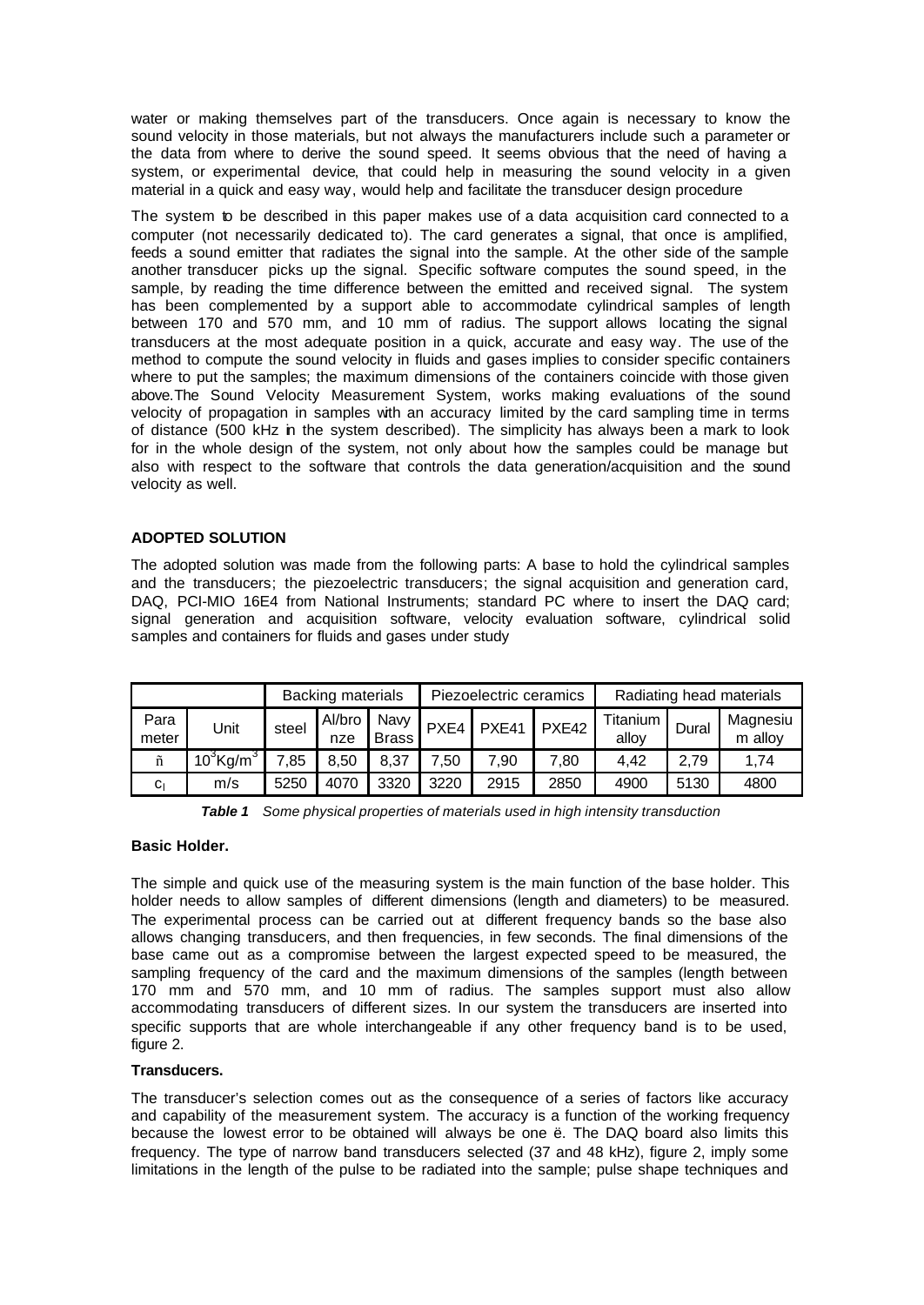correlation techniques are not very well suited due to amplitude and phase distortions into the "channel" because of the very narrow transducer's band; the measurement technique has to count on this disadvantage and unless a wider band transducer could be use the measurement technique has to lie upon the measurement of the time arrival of a given (as short as possible) pulse.



*Figure 1. Support base holding an aluminium sample. One of the two transducers can be viewed on the left part of the figure.*

### **Measurement Method***.*

Because is not possible to use single picked signals to make time difference measurements the interest was focused on the detection, at the receiver, of the time where the signal is considered to start. This time would be the reference time. One of the difficulties then was to perfectly synchronize the emitted and captured signals. Moreover, is necessary to include a correction factor that takes into account the delays due to the transducers radiating heads, figure 3.



*Figure 2. Two types of 36 kHz (left), and 48 kHz (right) resonant transducers inserted in the special holder*



*Figure. 3. Basic representation of the whole set: emitter, sample and receiver*

The source of the acoustic signal is the piezoactive layer, which in this case is located at the interface of the ceramic and the radiating layer. So the signal must travel through the radiating layer, the sample and again the radiating layer of the reception transducer before it is detected by the piezoactive layer. The time elapsed by going into the sample must be increased by twice the time spent by going into a radiating layer. Also the material that makes the transducers heads will, in general, be different from the one the sample is made, so the corresponding sound speed. In order to know and measure the delay generated by the radiating heads two samples of different length but of the same material were measured; in both cases the transducers remained unchanged. By substracting the two time measured values (each one has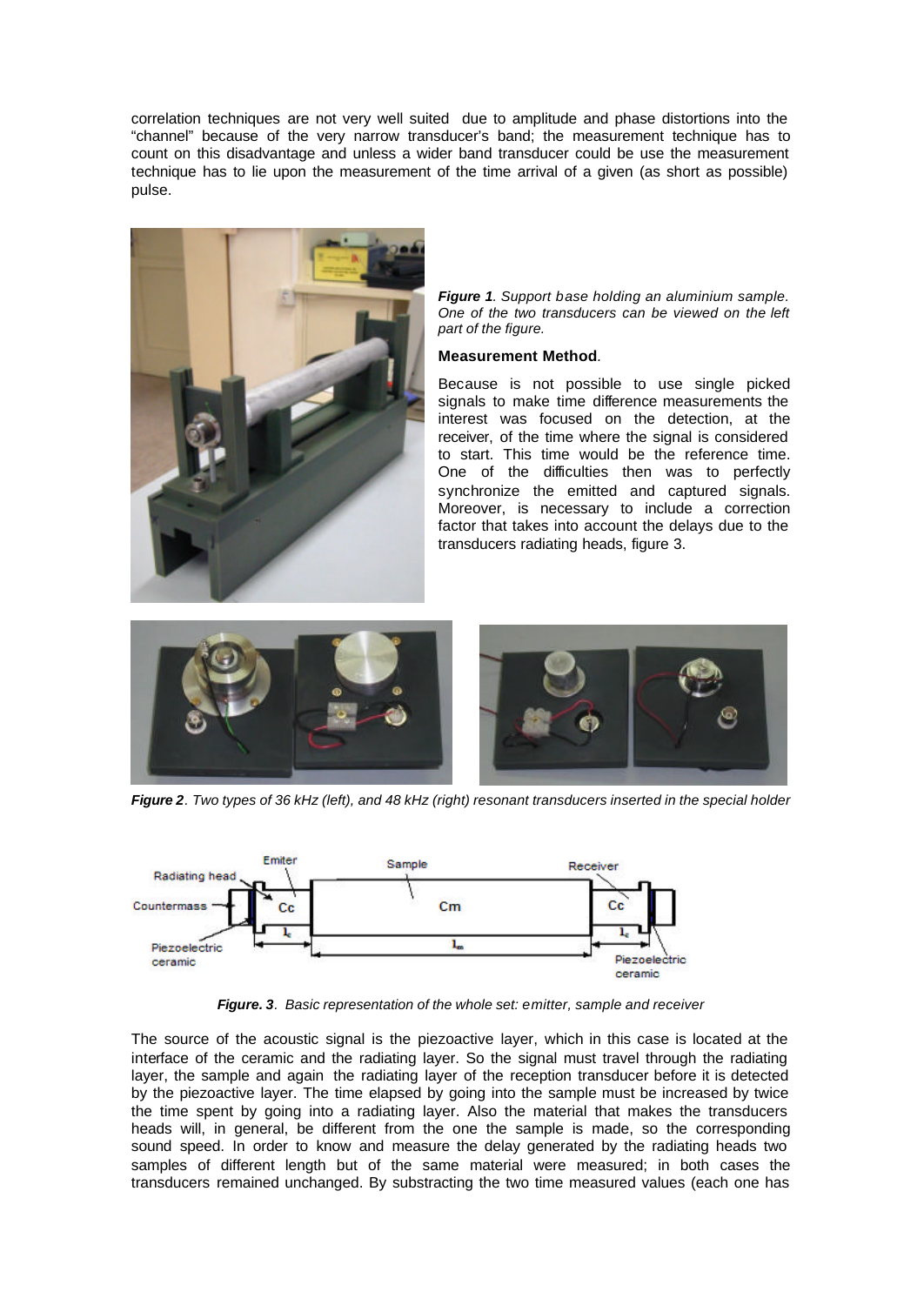equal time delay introduced by the radiating heads), the result is a time value in which the delay of the transducers has been removed,

$$
\Delta t = t_{m1} - t_{m2} = (t'_{m1} + t_c) - (t'_{m2} + t_c) = t'_{m1} - t'_{m2}
$$

and the sound speed in the sample will be,

$$
c_m = \frac{l_{m1} - l_{m2}}{t_{m1} - t_{m2}}
$$

where,  $c_m$ : sound velocity in the sample,  $l_{m1}, l_{m2}$ : length of both samples,  $t_c$ : time delay introduced by the radiating layers,  $t_{m1}, t_{m2}$ : time interval measured in both experiences, (included the heads time delay), and  $t'_{m1}$ ,  $t'_{m2}$ : time interval measured in both experiences, (excluded the heads time delay). Once the sound velocity in the sample is known it can be use to compute the time spent by the sound to go through both samples and by simply substracting these time values from those measured with the transducers included, the time delay generated by the presence of the transducers is finally evaluated. This value only depends on the transducers and is independent of the samples measured. This time has to be substracted from the time measured between emission and reception and will not change unless the transducer is varied. Table 2, gives the results of two samples of PVC for these particulars. Because the sound speed is not dependent on the frequency, once it was evaluated with the 37 kHz transducer only one measurement is required to make with the 48 kHz transducer.

|                |        | <b>Measurement</b> | <b>Calculus</b>     |            |  |  |
|----------------|--------|--------------------|---------------------|------------|--|--|
| <b>Samples</b> | Length | Time               | <b>Velocity</b>     | Delay      |  |  |
| Sample 1       | 190 mm | 94,09 ìs           | $2.271 \text{ m/s}$ | $10.4$ is  |  |  |
| Sample 2       | 577 mm | 264,48 is          | $2.271 \text{ m/s}$ | $10.4$ is  |  |  |
| Sample 1 (*)   | 190 mm | 94 ì s             | $2.271 \text{ m/s}$ | $10.34$ is |  |  |

*Table 2. Measured and calculated values for 37 kHz transducers. Samples of PVC. (\*) refers to measurements done with a 48 kHz transducer.*



**Figure** *4. Block diagram of the DAQ board program control and velocity estimator*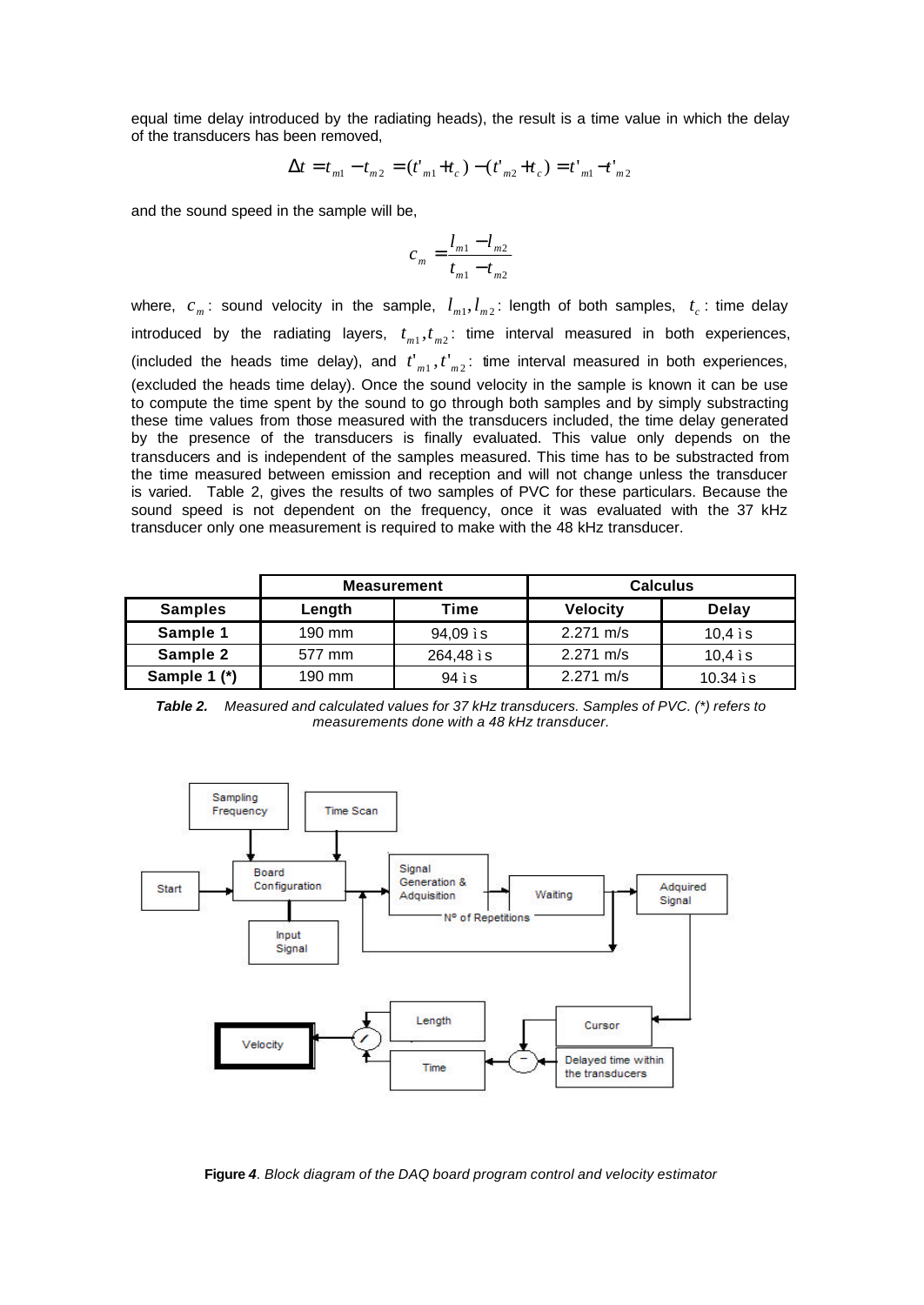### **DAQ board control software and velocity estimator**

All the actions related with the DAQ board control as well as those related with the estimation of the sound speed within the sample, were done in LabWIEW 5.0 environment to easy the communication to and from the PCI-MIO 16E4 board; the LabVIEW (graphic) language is, on the other hand, very intuitive and easy to use. The block diagram of the process is as follows, figure 4. During the acquisition the process selects, by "Time Scan", the length of the acquired signal, the waiting time (or number of repetitions) and also the file where the input signal is kept if it differs from the one selected by defect.Once the system starts, the program configures the input and output channels and the process go into a loop; in each step of the loop, the system performs one emission and one reception. The captured signal is stored in a buffer, which size depends on the sampling frequency and the "Time Scan", and is added to the previous results in such a way that performs an averaging process taking away all the random signal contributions due to noise. The sum is finally divided by the number of repetitions. The system gives then a graphical presentation of the result allowing the operator, by means of a cursor, to point at the start of the signal. The length of the sample is introduced into the corresponding window, and the sample travelling time, corrected by the time length due to the transducers, is calculated by the system, giving the final value of the estimated sound speed with the corresponding accuracy measured either in time or in length.

### **RESULTS**

Table 3 present some results referring to some solids samples. The results dealing with steel, dural and PVC could be checked not only by two different frequency bands but also by two different sample length; the sound speed in those materials are very close to each other lying within the range error. In all the experiments the sampling frequency was 500 kHz. When working with fluids and gases the use of the system is very similar. The fluids fill specific receptacles, of different length, if necessary, figure 5. The enclosures were ended by two rubber like walls of 2.0 mm thick that will not introduce any significant error in the time measurement (the sound speed in the rubber like material is very close to that in water).

| <b>Material</b> | Length | <b>37 kHz Transducer</b> |         | <b>48 kHz Transducer</b> |         |  |
|-----------------|--------|--------------------------|---------|--------------------------|---------|--|
|                 |        | <b>Velocity</b>          | Error   | <b>Velocity</b>          | Error   |  |
| <b>Steel</b>    | 270 mm | 5.671 m/s                | ± 4,39% | $5.771 \text{ m/s}$      | ± 4,47% |  |
|                 | 396 mm | $5.606$ m/s              | ± 2,91% | 5.600 m/s                | ± 2,91% |  |
| <b>Dural</b>    | 395 mm | $6.114 \; m/s$           | ± 3,19% | 5.924 $m/s$              | ± 3,09% |  |
|                 | 417 mm | $6.191 \; m/s$           | ± 3,06% | $6.108$ m/s              | ± 3,02% |  |
| <b>PVC</b>      | 190 mm | $2.356$ m/s              | ± 2,54% | 2.271 m/s                | ± 2,45% |  |
|                 | 575 mm | 2.270 m/s                | ± 0,8%  |                          |         |  |
| Megalene        | 216 mm | $2.236$ m/s              | ± 2,11% | $2.264$ m/s              | ± 2,14% |  |
| <b>Durester</b> | 400 mm | $2.386$ m/s              | ± 1,21% | 2.474 m/s                | 1,25 %  |  |
| <b>Graphite</b> | 367 mm | $2.452 \; m/s$           | ± 1,35% | 2.437 m/s                | ± 1,35% |  |

*Table 3. Results referring to solid samples of the most used materials*

Table 4 presents the values obtained for the sound velocity in certain fluids and in air at atmospheric pressure.

|          | Water<br>(short) | Water<br>(long) | Olive Oil<br>(standard) | Olive Oil<br>(Virgin) | Alcohol  | Milk    | Air   |
|----------|------------------|-----------------|-------------------------|-----------------------|----------|---------|-------|
| Velocity | 1.433.8          | 1.464.4         | 1.572.6                 | 1.572.6               | 1.174.7  | 1.477.3 | 339.5 |
| Error    | 1.49%            | 0,6%            | 1.64%                   | 1.64%                 | 1,22 $%$ | 1.54%   | 0,29% |

*Table 4. Sound velocity results in some fluids and gases. The velocity is given in m/s*